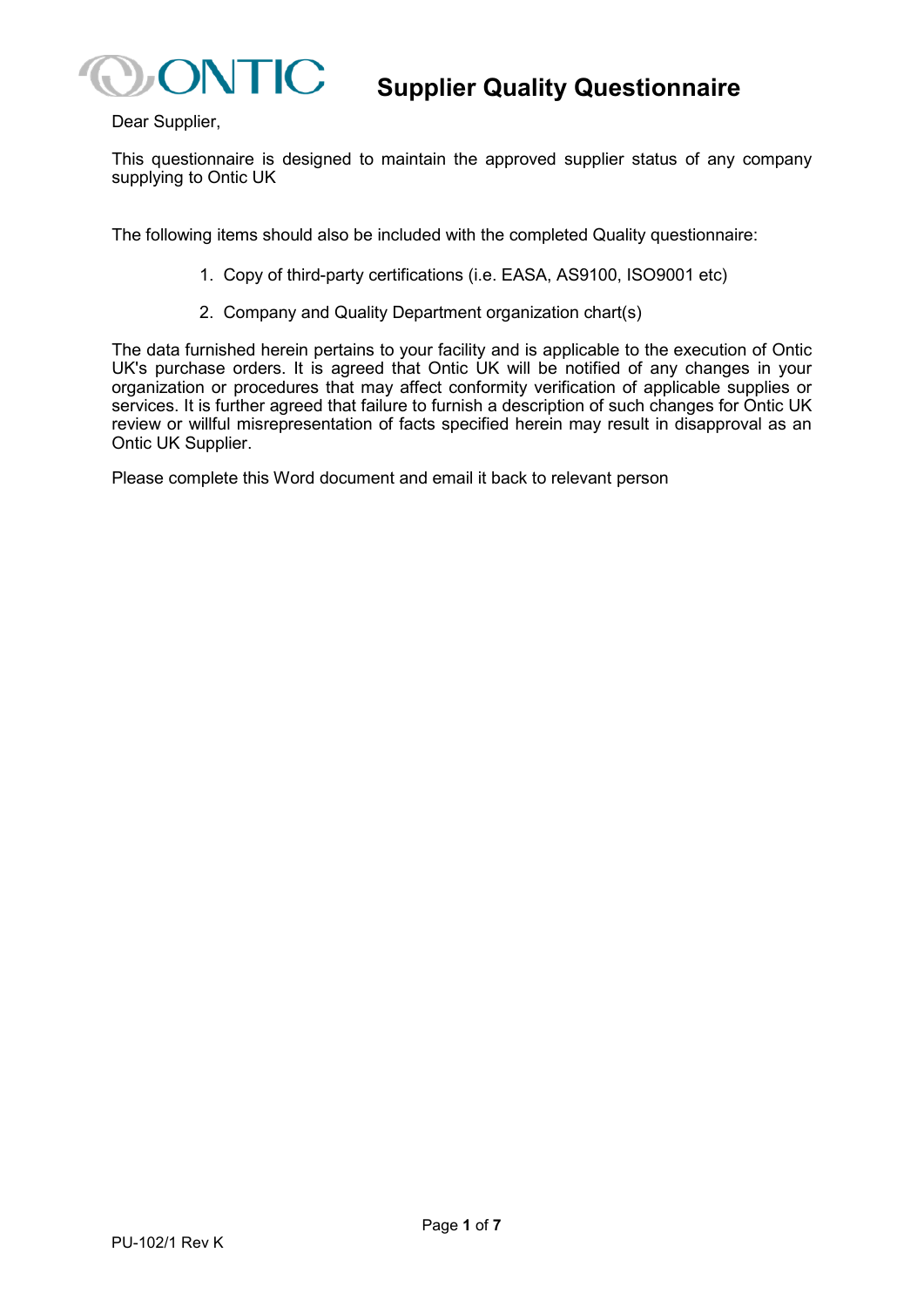

**Section 1** – To be completed by **ALL** suppliers

| <b>Personnel</b>    |                  |             |                  |              |
|---------------------|------------------|-------------|------------------|--------------|
| <b>Responsible</b>  | <b>Job Title</b> | <b>Name</b> | <b>Telephone</b> | <b>Email</b> |
| For                 |                  |             |                  |              |
| Quality             |                  |             |                  |              |
| <b>Engineering</b>  |                  |             |                  |              |
| <b>Customer</b>     |                  |             |                  |              |
| <b>Service</b>      |                  |             |                  |              |
| <b>Head of Site</b> |                  |             |                  |              |

| <b>No. Quality Personnel</b> | <b>No. Production Personnel</b>     |  |
|------------------------------|-------------------------------------|--|
| <b>Total Employees</b>       | <b>Manufacturing Area (Sq. Ft.)</b> |  |

| <b>Company</b>                        |                 |
|---------------------------------------|-----------------|
| <b>Parent Company / Group</b>         | Name:           |
|                                       | Location:       |
|                                       |                 |
|                                       | Head of:        |
| <b>Specific Site (Supplying Ontic</b> | Name:           |
| UK)                                   | Location:       |
|                                       |                 |
|                                       | Main Telephone: |
|                                       | Main Fax:       |

#### **Section 2** – To be completed by **ALL** suppliers

| Level    | <b>Approval / Certificate Type</b>        | <b>Certificate Number</b> |
|----------|-------------------------------------------|---------------------------|
| 0        | ISO9001 - Quality Management System       |                           |
|          | AS9100 - Quality Management System        |                           |
|          | AS9110 - Quality Management System        |                           |
|          | AS9120 - Quality Management System        |                           |
| $\bf{0}$ | ISO14001 - Environmental Management       |                           |
|          | System                                    |                           |
| 0        | ISO45001 - Occupational Health and Safety |                           |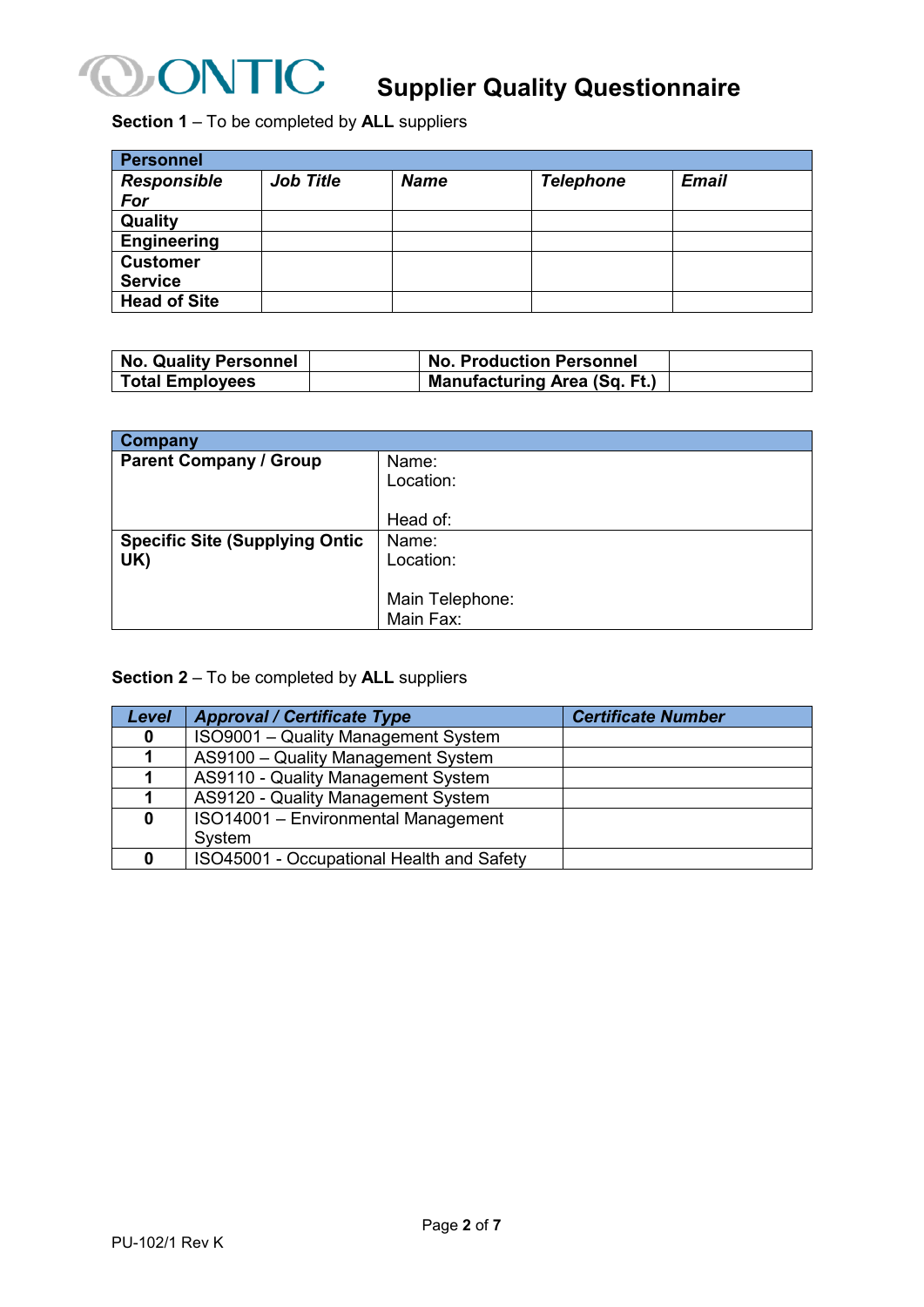

## **Supplier Quality Questionnaire**

Please indicate all applicable standards for your organisation

| Level | <b>Release Type</b>     | <b>Authority</b> | <b>Certificate Number</b> |
|-------|-------------------------|------------------|---------------------------|
| 2     | <b>Civil Production</b> |                  |                           |
|       | Civil Production        |                  |                           |
|       | Civil MRO               |                  |                           |
| ◠     | Civil MRO               |                  |                           |

If you have **ANY** level 1 or level 2 certificates, please go to **Section 4**

**Section 3** – To be completed by a none aerospace supplier as per **Section 2** (Tick as appropriate)

| <b>Point</b> | <b>Question</b>                                                 | <b>Yes</b>   | <b>No</b> |
|--------------|-----------------------------------------------------------------|--------------|-----------|
| 3.1          | Does your QMS document how outsourced processes are             | $\mathsf{L}$ | П         |
|              | controlled?                                                     |              |           |
|              | If "Yes", Document reference:                                   |              |           |
| 3.2          | Does your QMS document the control of configuration?            | П            | □         |
|              | If "Yes", Document reference:                                   |              |           |
| 3.3          | Does your organisation retain RFQ & Purchase order data         | П            | П         |
|              | supplied by Ontic UK?                                           |              |           |
|              | If "Yes", Document reference:                                   |              |           |
| 3.4          | Does your QMS define a cross-functional contract review?        | П            | П         |
|              | If "Yes", Document reference:                                   |              |           |
| 3.5          | Does your QMS define a retention period for the data obtained   | П            | П         |
|              | during the evaluation and selection of suppliers?               |              |           |
|              | If "Yes", Document reference:                                   |              |           |
| 3.6          | Does your QMS define the use of work instructions?              | П            | П         |
|              | If "Yes", Document reference:                                   |              |           |
| 3.7          | Is there a documented process for control of customer or        | П            | П         |
|              | government furnished equipment?                                 |              |           |
|              | If "Yes", Document reference:                                   |              |           |
| 3.8          | Where traceability is a requirement, does your QMS have a       | П            | П         |
|              | process for retaining records of the unique identification?     |              |           |
|              | If "Yes", Document reference:                                   |              |           |
| 3.9          | Does your QMS define preservation of product as including shelf | П            | П         |
|              | life and stock rotation?                                        |              |           |
|              | If "Yes", Document reference:                                   |              |           |
| 3.10         | Calibration: Do calibration records show actual test results?   | $\Box$       | П         |
|              | If "Yes", Document reference:                                   |              |           |
| 3.11         | Does your QMS define how non-conforming material is             | П            | П         |
|              | segregated and prevented from unintended use?                   |              |           |
|              | If "Yes", Document reference:                                   |              |           |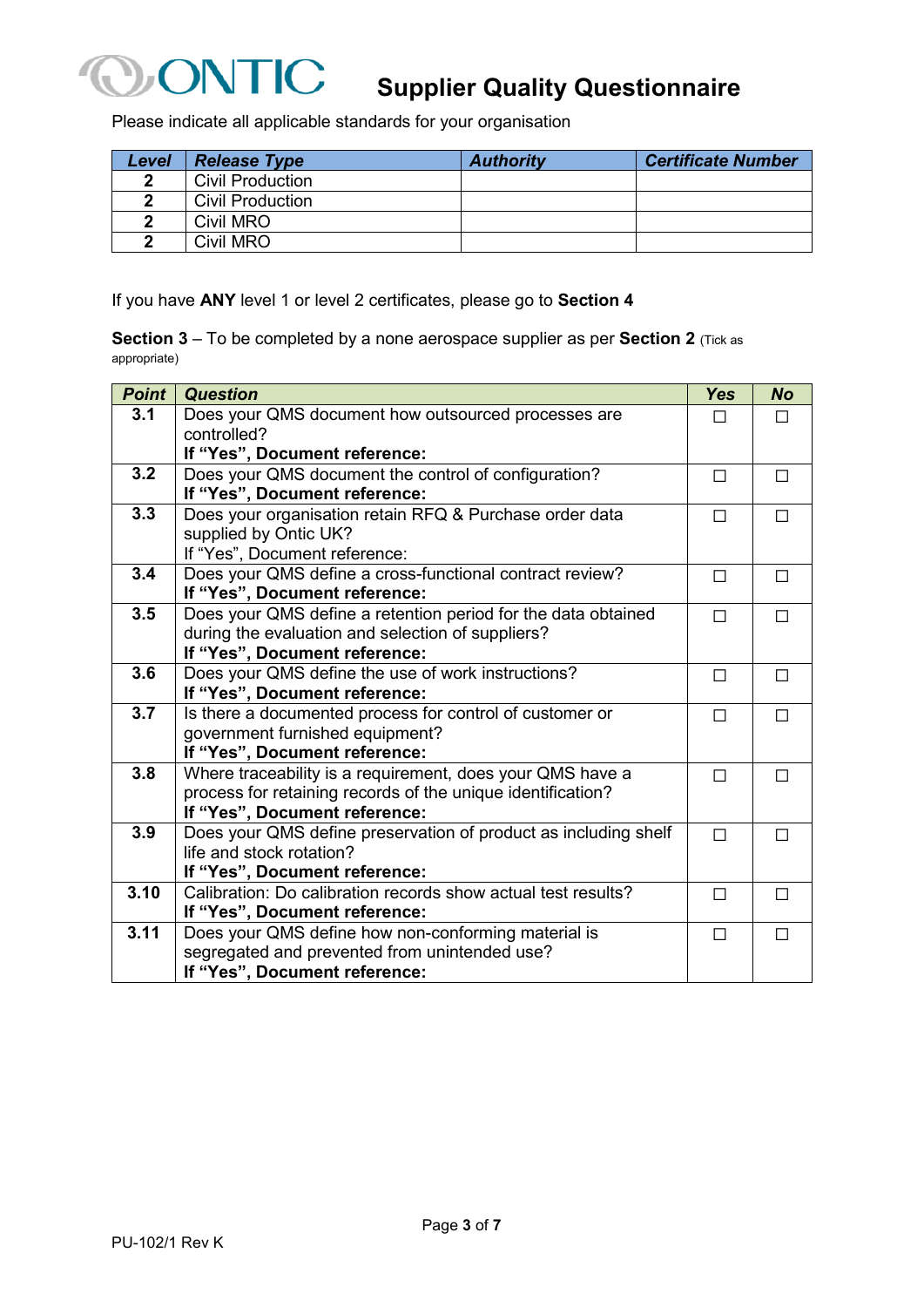

# *ONTIC* Supplier Quality Questionnaire

**Section 4** – To be completed by **ALL** suppliers (Tick as appropriate)

| Point | <b>Question</b>                                                                                                                                                                           | <b>Yes</b> | <b>No</b> |
|-------|-------------------------------------------------------------------------------------------------------------------------------------------------------------------------------------------|------------|-----------|
| 4.1   | Do you know where to obtain the latest version of the Ontic UK<br><b>Supplier Quality Assurance Requirements (SQAR)?</b><br>If "Yes", Please define:                                      |            |           |
| 4.2   | Does your contract review process define any Government<br>Source Inspection (GSI) / Critical Safety Item (CSI) requirements<br>flowed down by Ontic UK?<br>If "Yes", Document reference: | П          |           |
| 4.3   | Does your QMS define that a purchase order acknowledgement<br>is to be sent?<br>If "Yes", Document reference:                                                                             |            |           |
| 4.4   | Method of Manufacture - Does your QMS define that any<br>proposed MOM changes are reviewed with Ontic UK first?<br>If "Yes", Document reference:                                          | П          |           |
| 4.5   | Method of Manufacture – Does your QMS define that any MRB<br>activity must be reviewed with Ontic UK?<br>If "Yes", Document reference:                                                    | ш          |           |
| 4.6   | Does your QMS define that all Ontic UK and US Navy<br>requirements are flowed down to your supply chain?<br>If "Yes", Document reference:                                                 | П          |           |
| 4.7   | Is OASIS used in your evaluation and selection of suppliers?                                                                                                                              | ш          |           |
| 4.8   | Are you aware of and using the Ontic UK SNAR?<br>If "Yes", please define the revision used:                                                                                               | П          | П         |

#### **Section 5** - To be completed by **ALL** suppliers (Tick as appropriate)

| <b>Point</b> | <b>Question</b>                                                                                                                    |                                                       | <b>Yes</b> | <b>No</b> |
|--------------|------------------------------------------------------------------------------------------------------------------------------------|-------------------------------------------------------|------------|-----------|
| 5.1          | Are any special processes used for the products supplied to<br>Ontic UK?                                                           |                                                       |            |           |
| 5.2          | Does your company hold any Nadcap certificates?<br>If "Yes", Please define processes:                                              |                                                       | $\Box$     |           |
|              | 1:<br>2:<br>3:<br>4:<br>5:                                                                                                         |                                                       |            |           |
| 5.3          | If special processes apply to the product you supply to Ontic UK then continue to<br>complete section 5, otherwise go to Section 6 |                                                       |            |           |
| 5.4          | List special processes:<br>1:<br>2:<br>3:<br>4:<br>5:                                                                              | Supplier (or Internal):<br>1:<br>2:<br>3:<br>4:<br>5: |            |           |
| 5.5          | Do all applicable special processes hold Goodrich / Safran<br>approval?                                                            |                                                       | <b>I</b>   |           |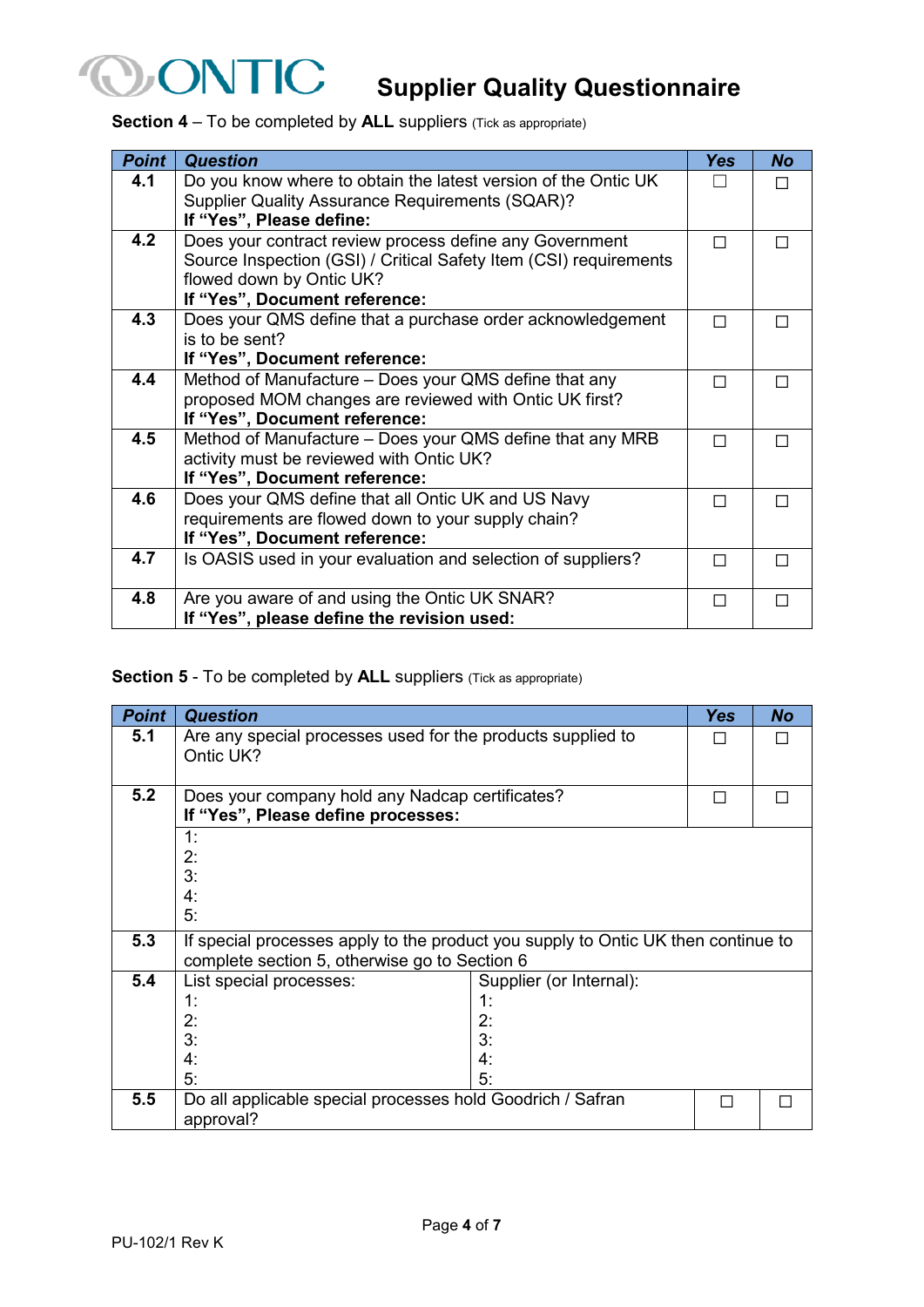

## **ONTIC** Supplier Quality Questionnaire

**Section 6** – To be completed by **ALL** supplier if **ANY** answer in sections above are "No"

|  | Section   Point   Reason for "No" | <b>Mitigation</b> |
|--|-----------------------------------|-------------------|
|  |                                   |                   |
|  |                                   |                   |
|  |                                   |                   |
|  |                                   |                   |
|  |                                   |                   |

#### **Section 7** – Comments & Feedback

**Section 8** – Planned Preventative Maintenance

| <b>Tool / Fixture</b><br><b>Number</b> | Supplier /<br><b>Ontic Owned</b> | <b>Part Number</b><br>used on | <b>Maintenance</b><br><b>Responsible</b><br>Ontic /<br><b>Supplier</b> | <b>Maintenance</b><br><b>Period</b> |
|----------------------------------------|----------------------------------|-------------------------------|------------------------------------------------------------------------|-------------------------------------|
|                                        |                                  |                               |                                                                        |                                     |
|                                        |                                  |                               |                                                                        |                                     |
|                                        |                                  |                               |                                                                        |                                     |
|                                        |                                  |                               |                                                                        |                                     |
|                                        |                                  |                               |                                                                        |                                     |
|                                        |                                  |                               |                                                                        |                                     |
|                                        |                                  |                               |                                                                        |                                     |
|                                        |                                  |                               |                                                                        |                                     |
|                                        |                                  |                               |                                                                        |                                     |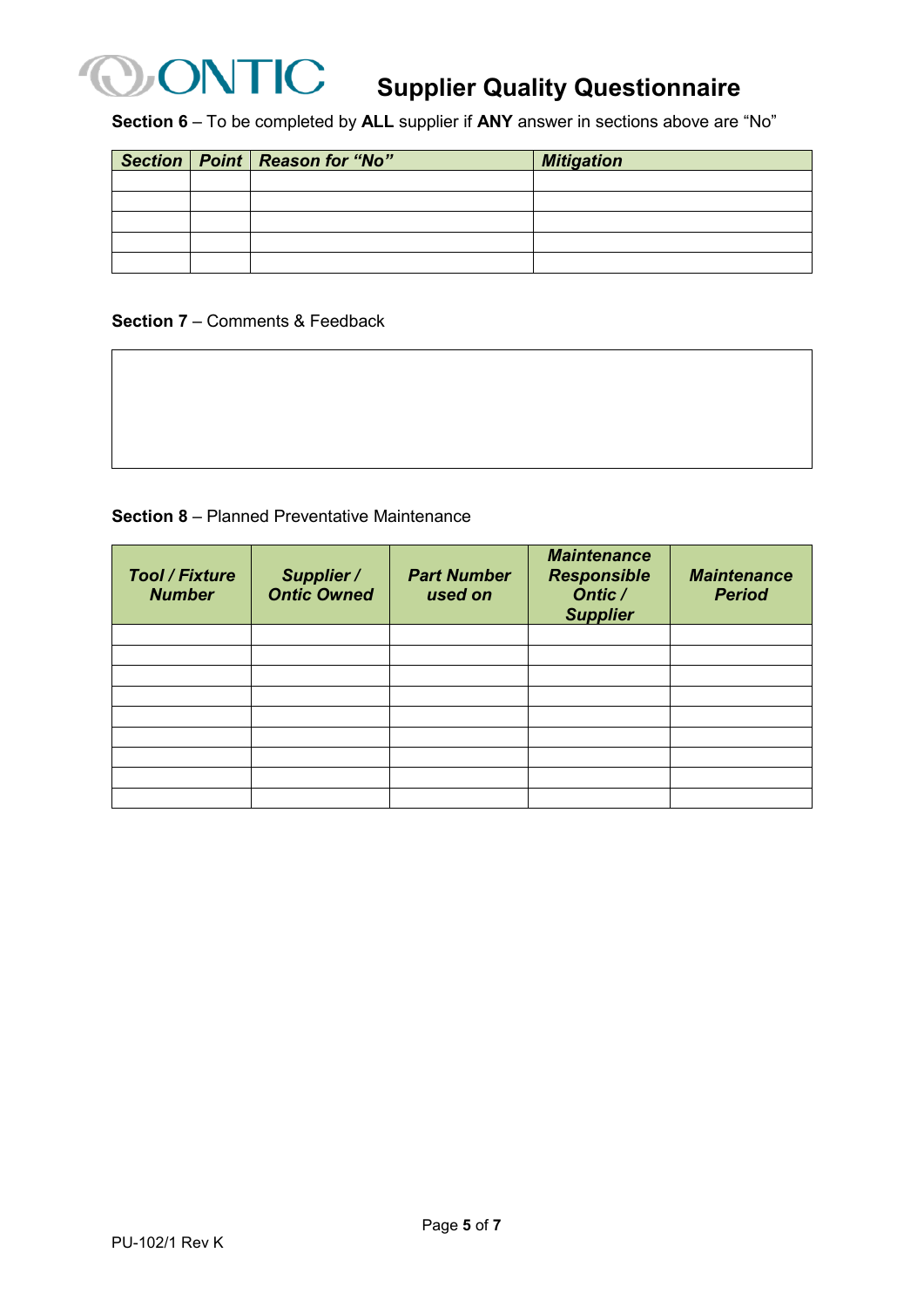### **Supplier Quality Questionnaire**

**Section 9** – REACH, Ethics & Conflict Minerals (to be completed by **ALL** suppliers. N/A and date to be added if any of the below cannot be signed off)

I confirm as a supplier to Ontic that I have a Procedure and a REACH policy in place which conforms to ECHA recommendations, this can be supplied to Ontic upon request.

Signature **Example 20** and  $\overline{a}$  Date:  $\overline{b}$ 

 $\sqrt{2}$ 

I confirm as a supplier to Ontic that I have a Procedure and an Ethics policy in place which I flow down to my supply chain, this can be supplied to Ontic upon request.

Signature \_\_\_\_\_\_\_\_\_\_\_\_\_\_\_\_\_\_\_\_\_\_\_\_\_ Date: \_\_\_\_\_\_\_\_\_\_\_\_\_\_\_\_\_

I confirm as a supplier to Ontic that I have conformed to the Dodd Franks regulatory requirements and completed and returned the forms as required, this can be supplied to Ontic upon request.

| Signature | Date: |
|-----------|-------|
|-----------|-------|

**Comments:**